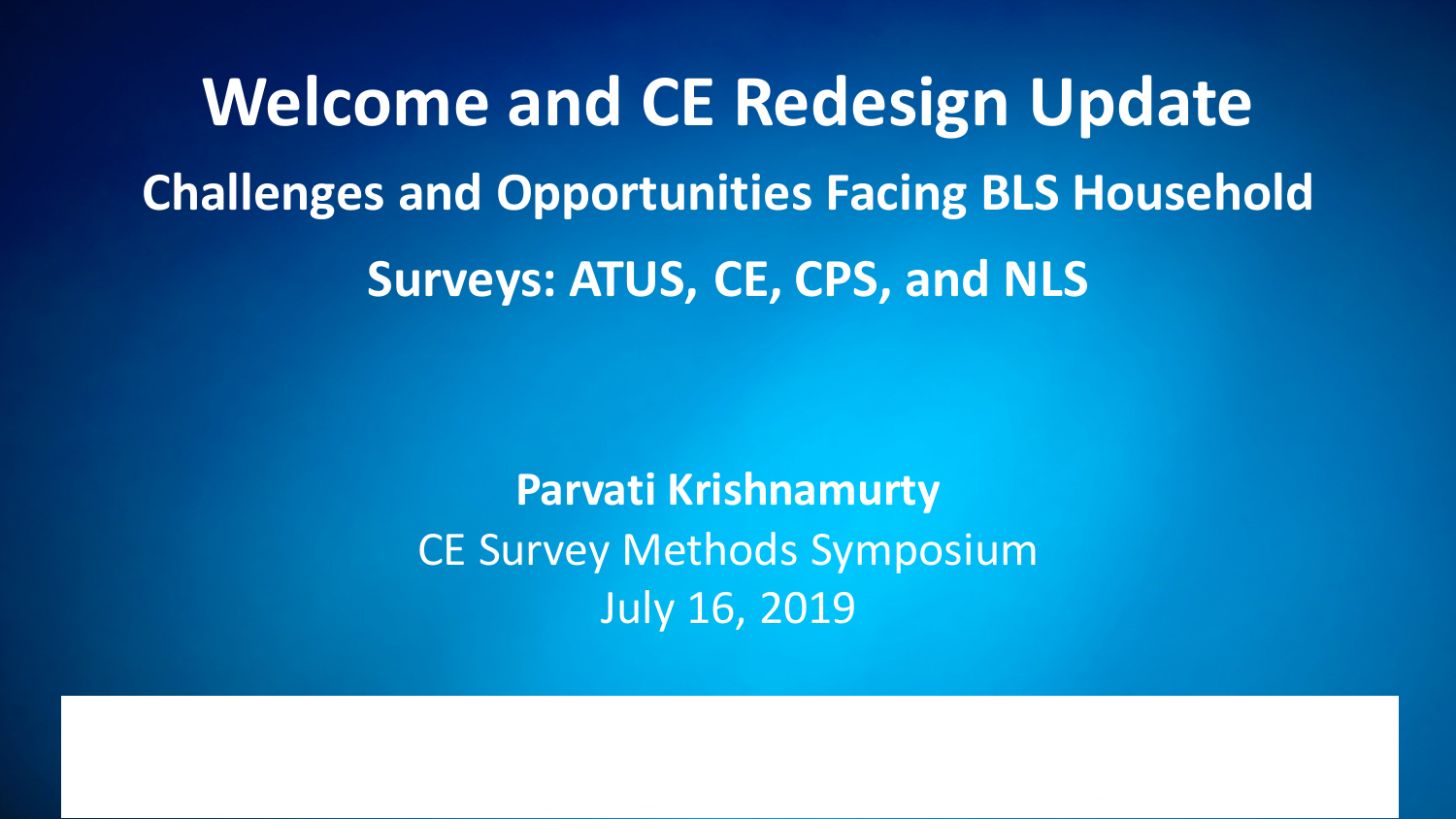## **The CE Survey Methods Symposium**

Topic: Challenges and Opportunities Facing BLS Household Surveys

- We will hear about the experiences of four BLS surveys: CPS, ATUS, NLS, and the CE
- Sessions on (1) Incentive delivery methods and experiments (2) Assessment of data quality and (3) Alternate modes of data collection.
- Each session has a discussant, who will speak for a few minutes after which there will be time for questions for the panelists
- There will be short 10 minute breaks between sessions and tea, coffee and cookies will be provided in the lobby just outside this room

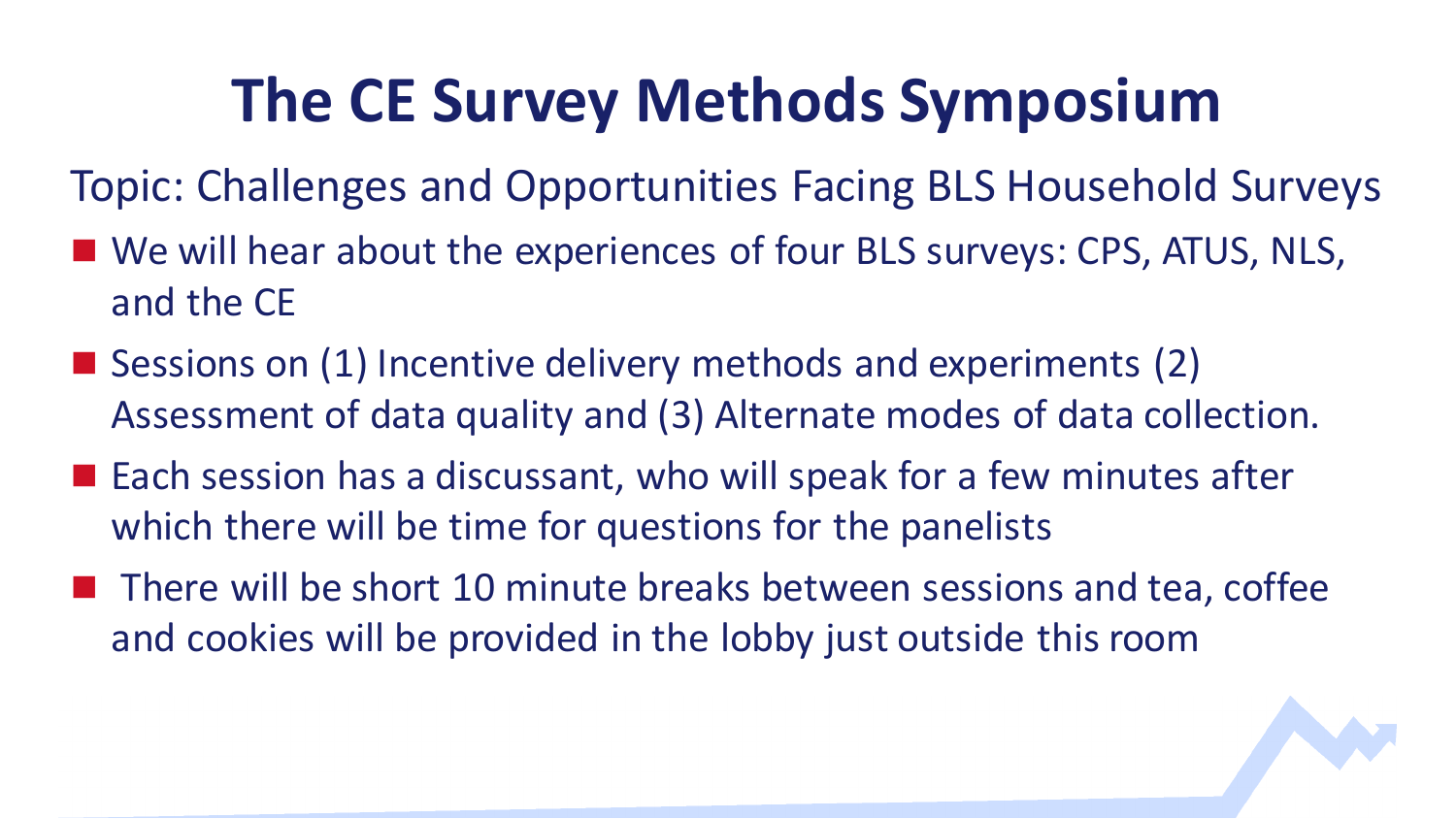#### **The Gemini Project to Redesign the CE**

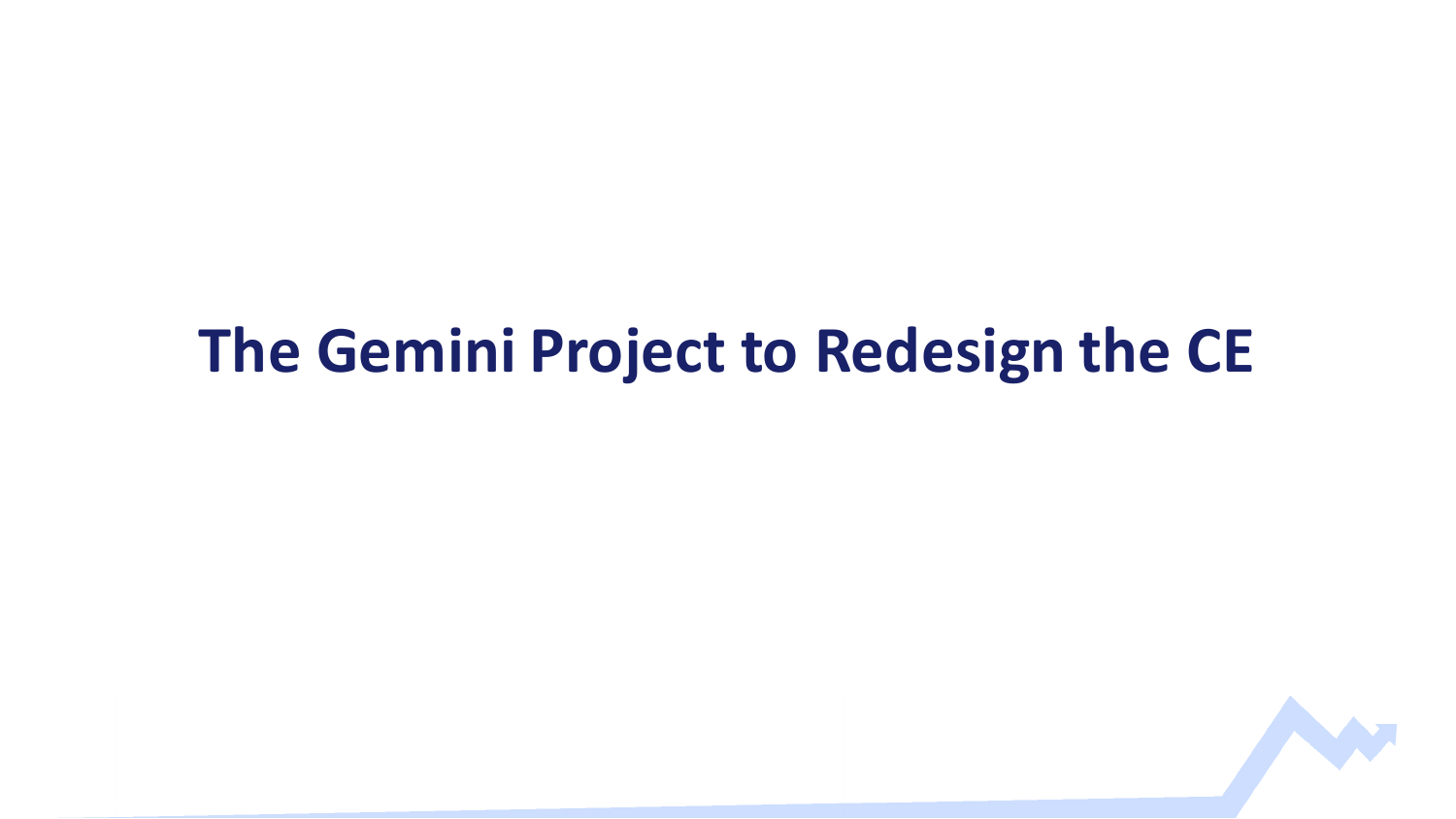#### **What is the Gemini Project?**

"…aims to redesign the Consumer Expenditure (CE) survey to improve data quality through **a verifiable reduction in measurement error**—particularly error caused by underreporting."

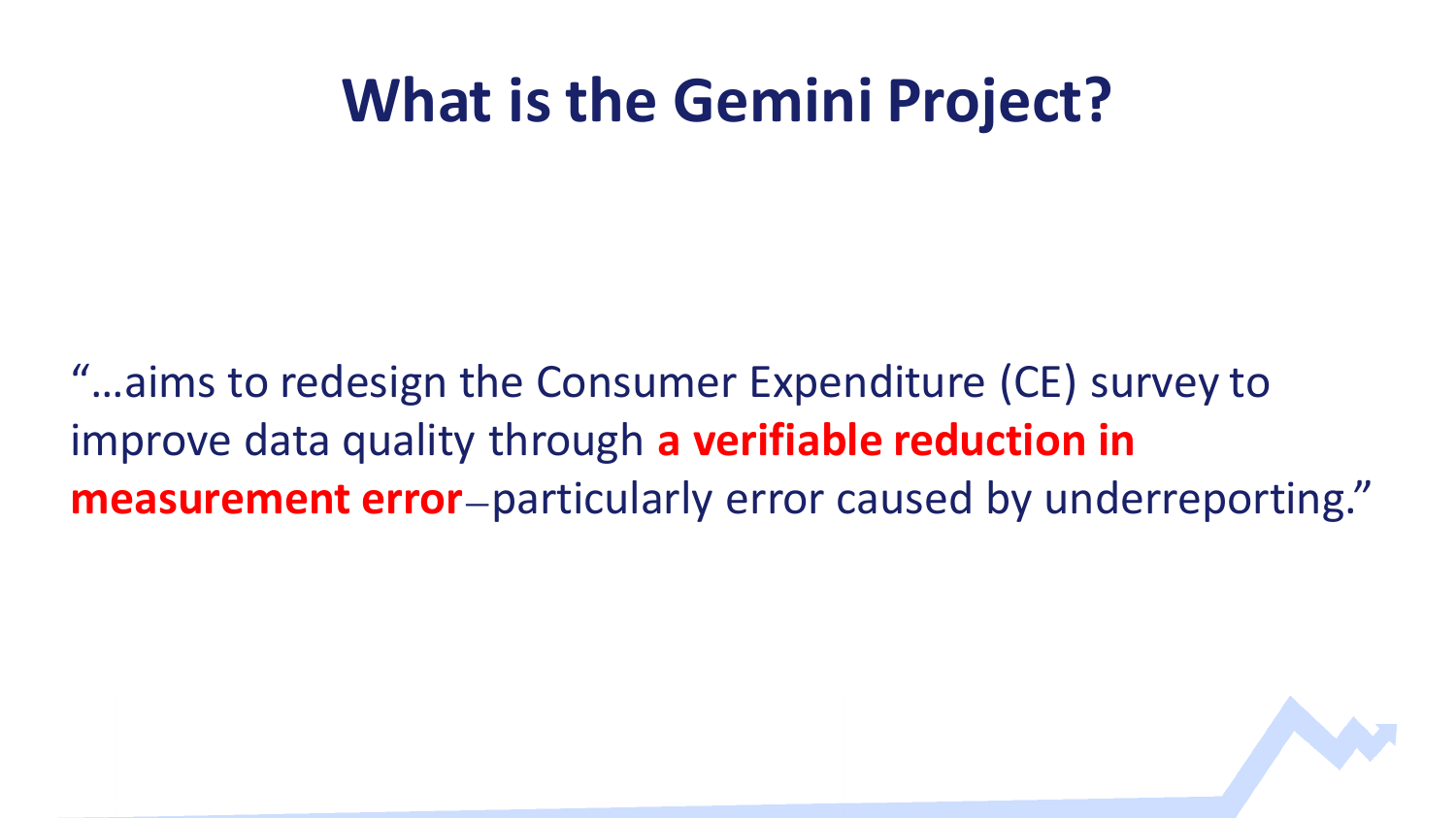### **Current CE Design**



- 4 waves of personal interviews
- 3 month recall
- Large or recurring expenditures

| He                         | w<br>Maria Landia                                                     | <b>HARDWOOD</b><br><b>Your Daily Expenses</b><br>Help us loam about the buying habits of people in the United States                                                                                                                                                                                                                                                                          | 113<br><b>CLASS SHOP</b>                                         | <b>HER MORE</b>                                  | <b>HER MORE</b>              |
|----------------------------|-----------------------------------------------------------------------|-----------------------------------------------------------------------------------------------------------------------------------------------------------------------------------------------------------------------------------------------------------------------------------------------------------------------------------------------------------------------------------------------|------------------------------------------------------------------|--------------------------------------------------|------------------------------|
| <b>SILLER</b>              |                                                                       |                                                                                                                                                                                                                                                                                                                                                                                               |                                                                  |                                                  |                              |
|                            | <b><i>Contractory</i></b><br><b>SUPPLIE</b>                           | Joseph & Unite<br>men though                                                                                                                                                                                                                                                                                                                                                                  | Dealers Call Inc.<br><b>COULD</b>                                | <b>SERVICE AND IN</b><br><b>Power Street Bay</b> | Service Corp<br><b>Total</b> |
|                            |                                                                       | When you write down how you spend your momen' in this digns you will<br>help us understand more about the products and services that are bought.<br>By har IT to 19, U.S. Code), we must keep your information confidential we use it for<br>If you're a connects regarding this survey, please and them to the Division of<br>Comme Constitute Syness, J. Manachusett Avenue Nd., Roon 2006. | by the recents to the United States.<br>metatical paramete arts. |                                                  |                              |
|                            | Please record your expenses and purchases<br>for the following period |                                                                                                                                                                                                                                                                                                                                                                                               |                                                                  |                                                  |                              |
|                            |                                                                       | <b>Day</b><br>۱<br>J<br>ī<br>ï                                                                                                                                                                                                                                                                                                                                                                |                                                                  | Oato                                             |                              |
|                            |                                                                       | <b>Indiana</b>                                                                                                                                                                                                                                                                                                                                                                                |                                                                  |                                                  |                              |
| $-164$<br><b>State Ave</b> |                                                                       | <b>See process May</b>                                                                                                                                                                                                                                                                                                                                                                        | If you have any questions, please call:                          | TALL<br><b>Talenton</b>                          |                              |
|                            | 10010-001-011                                                         | Ball-KR at 10% Artist at 10% - North, Bacht                                                                                                                                                                                                                                                                                                                                                   |                                                                  |                                                  | 100901-0060                  |

- 2 one-week household paper diaries
- Contemporaneous recall
- Small, frequently purchased items

**Consumer Expenditure Survey Estimates**

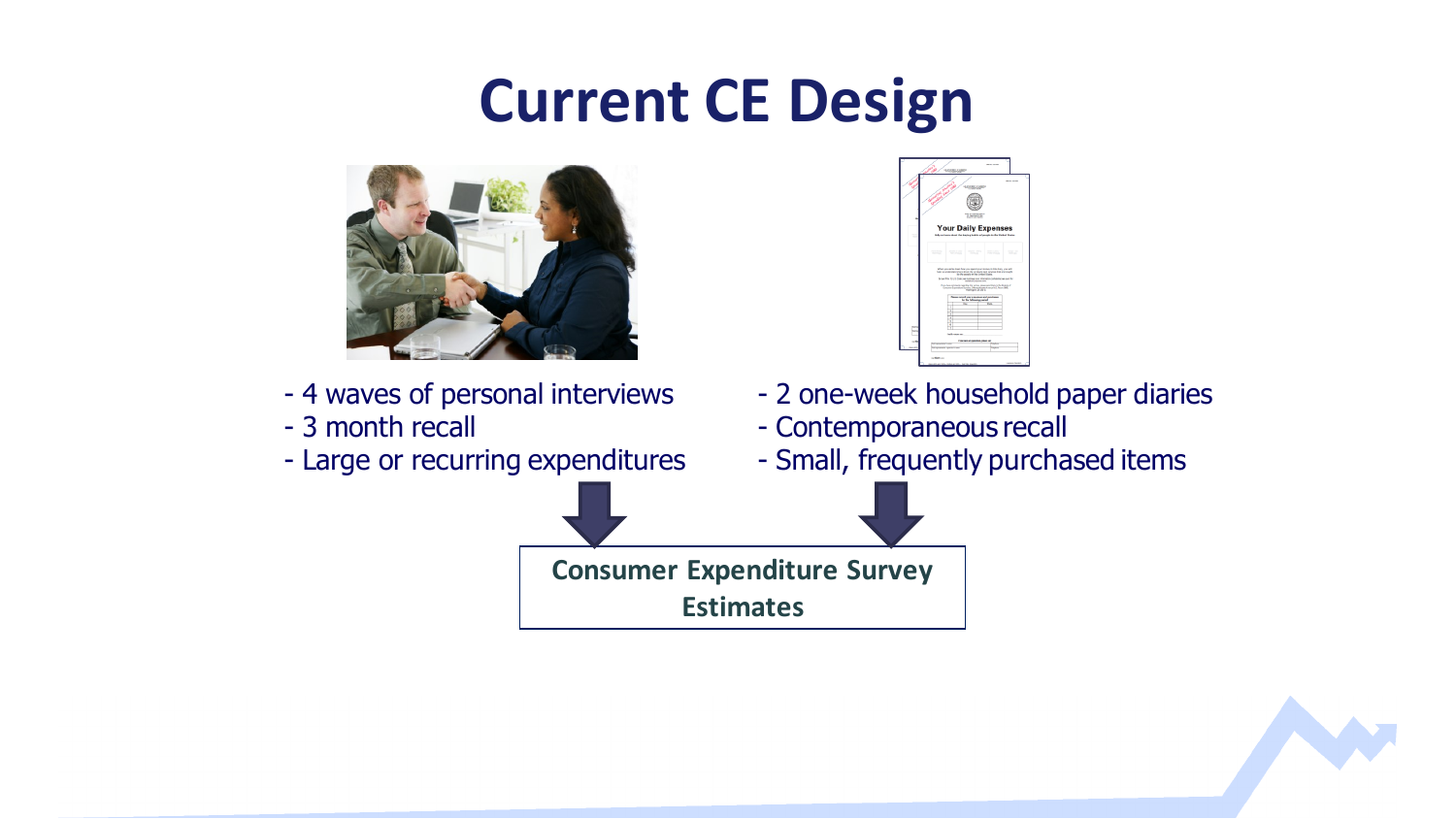### **Design Elements**

- **Online diaries**
- **Personal diaries**
- Streamlined CAPI instrument with a records focus
- **Incentives**
- **The Two visits per wave**
- **Two waves per household**
- **Single sample**

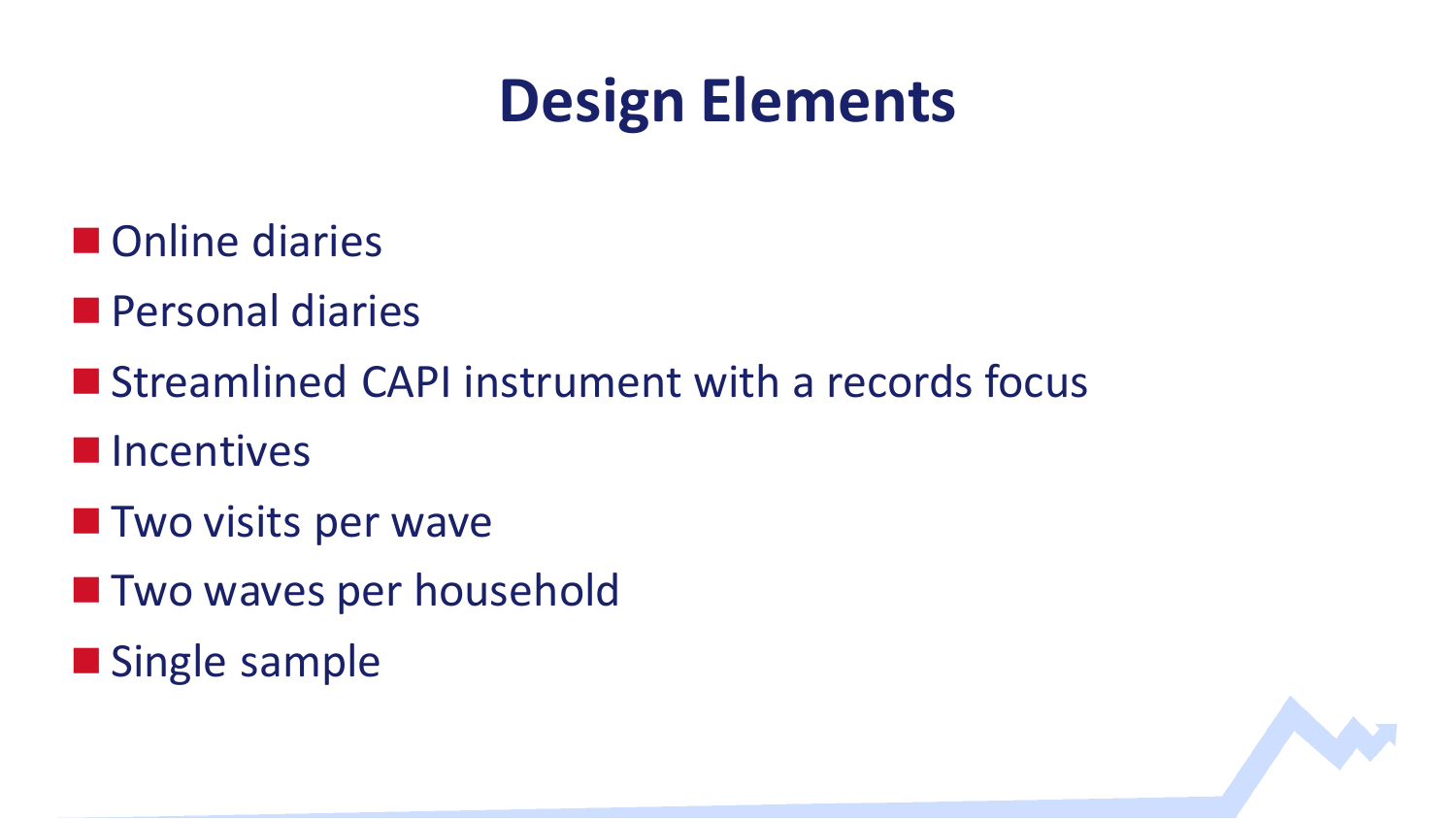#### **Gemini Redesign Plan**

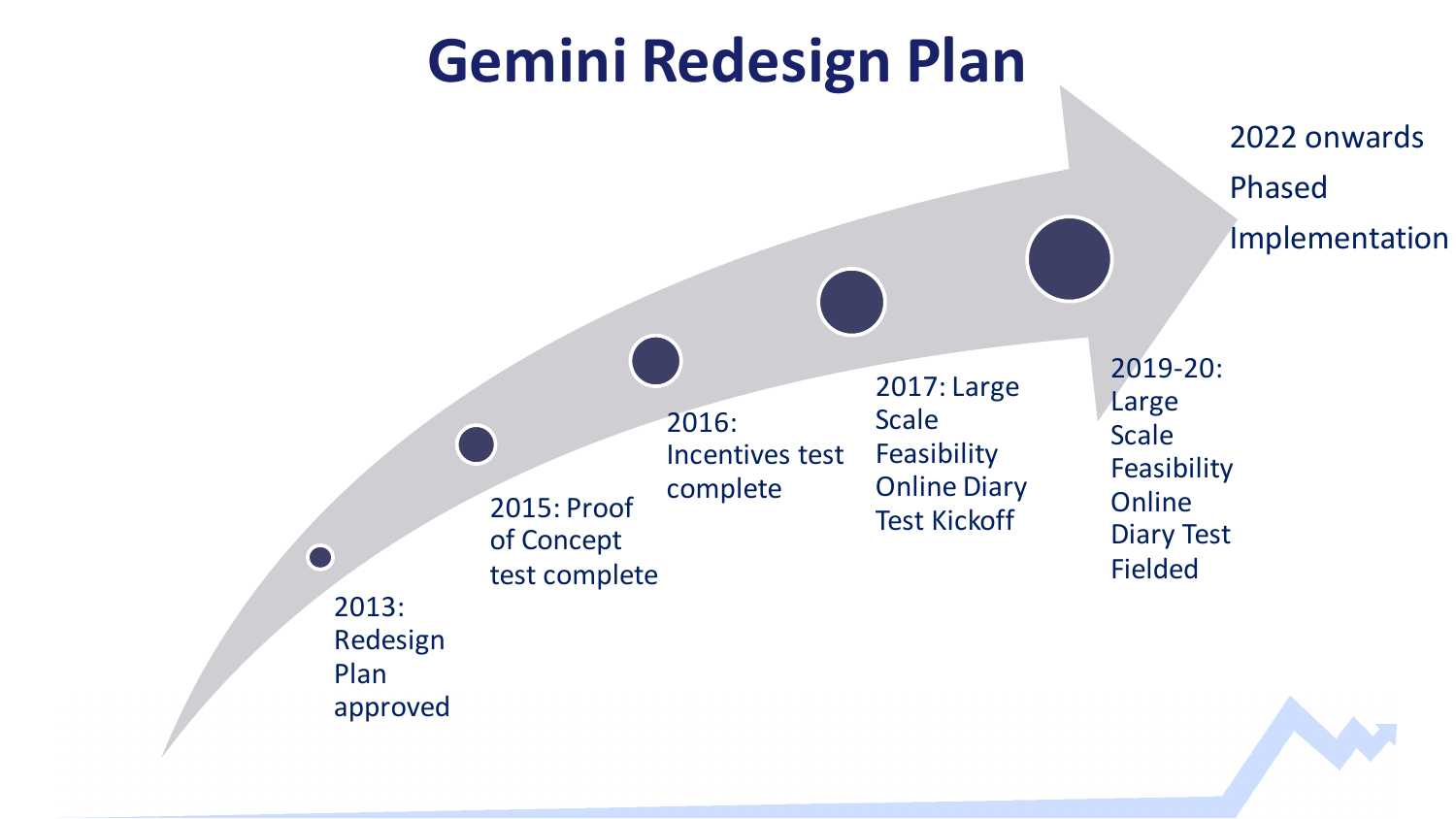## **Design Elements**

- **Danger Diary -keep**
- **Personal diaries -remove**
- Streamlined CAPI instrument with a records focus -keep
- **If incentives -only keep token and records incentive**
- **Single sample -pending**
- **The Two visits per wave -pending**
- **Two waves -pending**

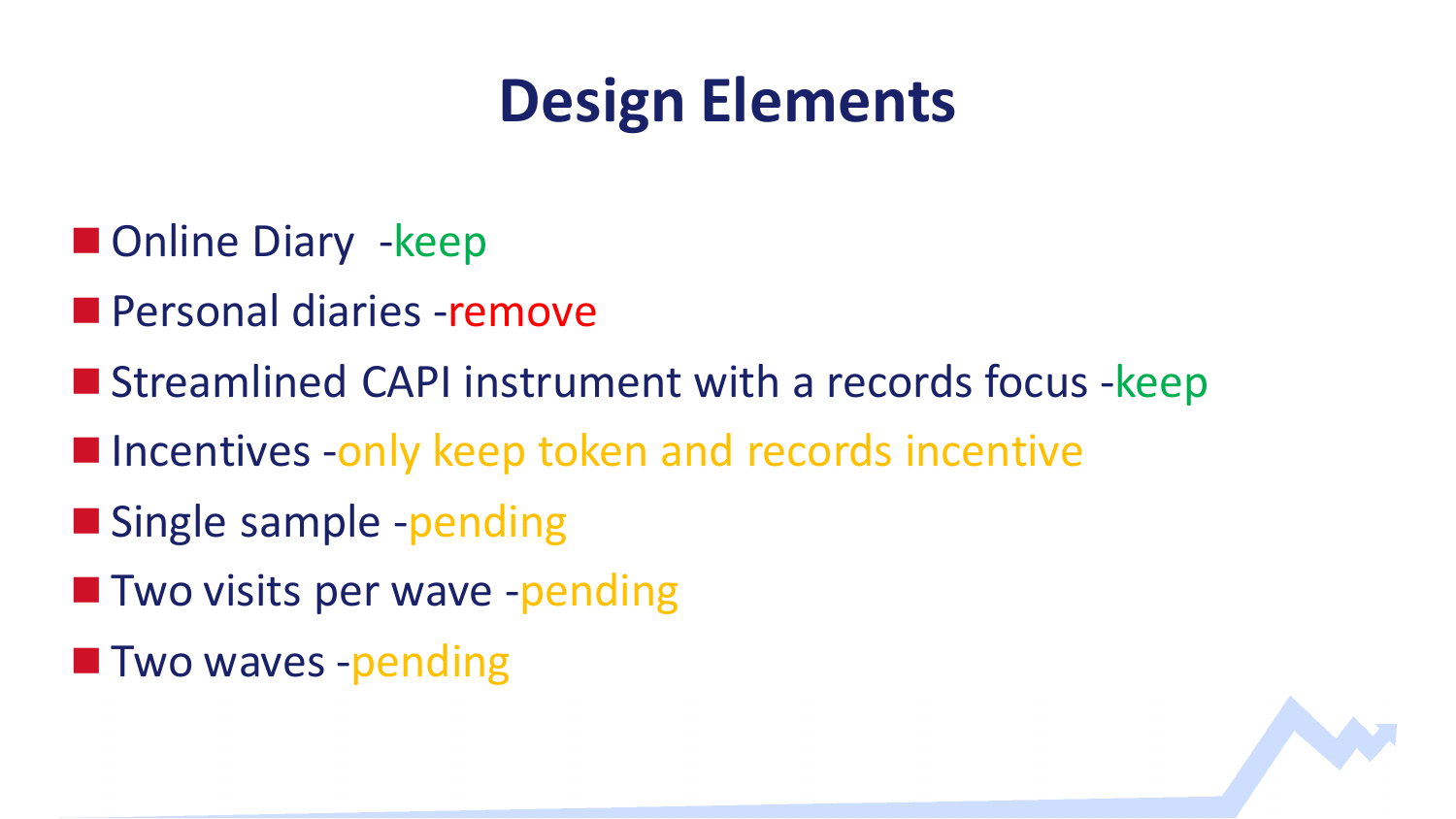# **Where we're going**

- **Phased implementation of the redesign plan to maintain** effective design elements and implement them directly into CE's CEQ and CED
- Online diaries, streamlined questionnaire with a record focus, and token/records use incentives.
	- ▶ Online diary in the CED in 2022 (pending testing)
	- Streamlined CAPI instrument in the CEQ in 2023
- **Postpone single sample design pending changed requirements** and/or additional funding and further testing